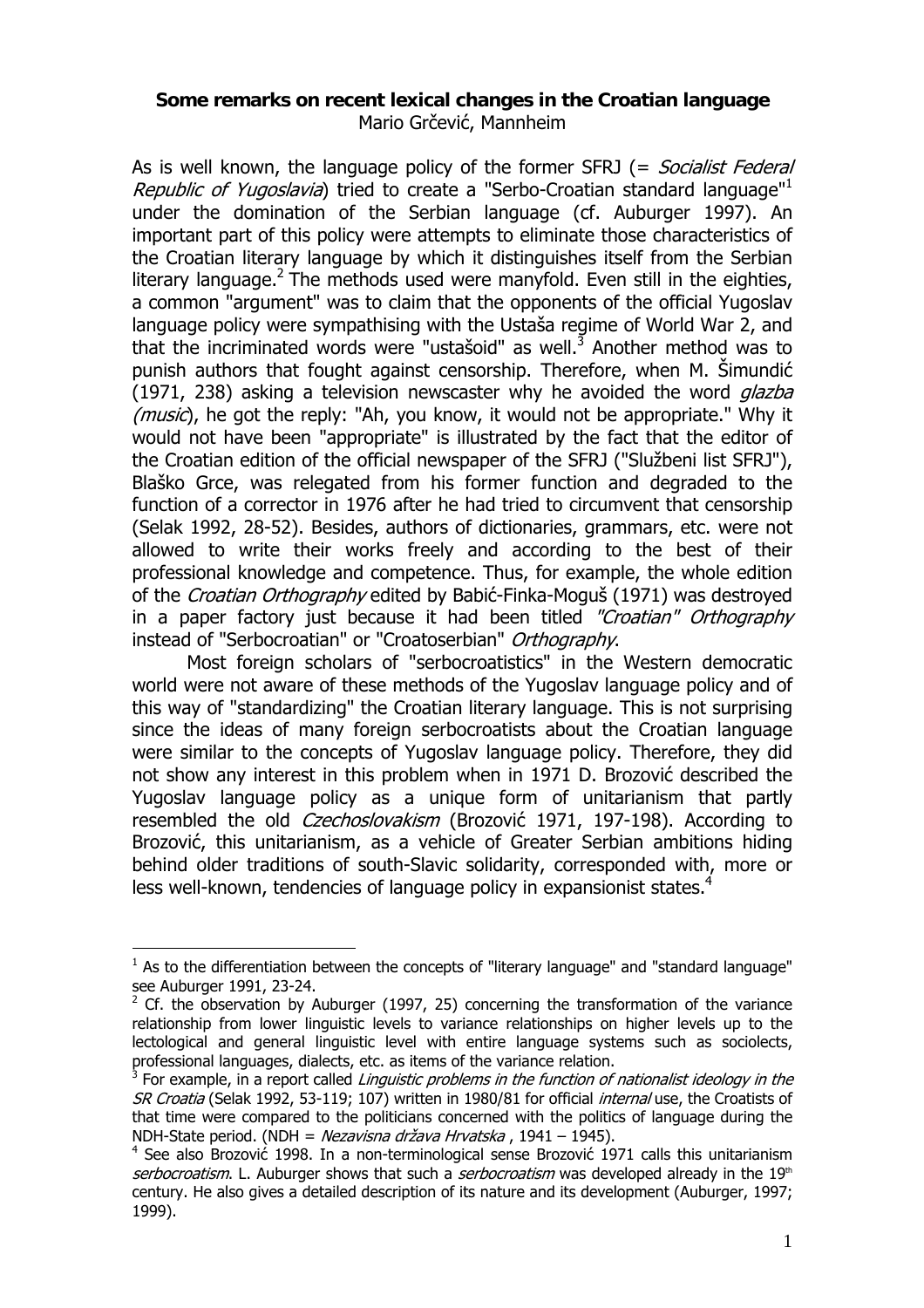Despite all the endeavours to implement this "serbocroatistic" language policy in Yugoslavia, the intended fusion of the Croatian and Serbian literary languages into one "serbocroatic standard language" failed. Consequently, the report Linguistic problems in the function of nationalist ideology in the SR Croatia (1980/1981), complained about the fact that several "Croatisms" were being "forced" into journals as well as television, and that nouns ending in  $-\text{lac}$ were increasingly being replaced by those ending in  $-\frac{te}{i}$  (Selak 1992, 106). Only about ten years later, the unmistakable results of this tendency have become apparent: The suffix  $-\frac{tel}{l}$  actually has replaced the suffix  $-\frac{lac}{l}$  in many words, although the suffix  $-\text{lac}$  previously was in use too (or in some words even more usually then  $-teli$ .

If we examine Croatian dictionaries of the eighties, e.g. B. Klaić's dictionary of foreign words, we can find lots of "Croatisms" which were more or less proscribed in former Yugoslavia (shown here in italics):

advokat - *odvjetnik, braniteli*; aeroport - *zračna luka*; ambasada - *poslanstvo,* poklisarstvo; artiljerija - topništvo; avijacija - zrakoplovstvo; aviomehaničar *zrakoplovni mehaničar*; baterija [milit.] - *bitnica*; budžet - *proračun*; daktilografija *strojopis*; datum - *nadnevak*; deponirati - *pohraniti*; delegacija - *izaslanstvo*; delegat izaslanik, zastupnik; Europa - orth. older and correct beside 'Evropa'; direktan - izravan; faktor - činitelj, čimbenik; familija - obitelj; firma - tvrtka; geografija - zemljopis; geograf - zemljopisac, grupa - skupina; hapsiti - uhićivati, uhititi, kancelarija - ured; kasarna - vojarna; klavir - glasovir; muzika - glazba; komisija - povjerensto; kompozitor - *skladateli*; kopilot - *supilot*; protest - *prosvjed*; protestirati - *prosvjedovati*; oficir časnik; opozicija - oporba; organizirati - ustrojiti; original - izvornik, podrijetlo; pauza stanka; rezerva - pričuva; sekretar - tajnik; sekretarijat - tajništvo; sistem - sustav; telegraf - brzojav; telegram - brzojavka; etc.

Depending on whether they belong to the active or passive vocabulary of the primary Croatian speakers in former Yugoslavia, not all of these words can be treated equally. Odvjetnik (lawyer), tvrtka (company), proračun (budget), sustav (system), glazba (music) were examples of active usage while pričuva (reserve), vojarna (barracks), časnik (officer), and uhićivati (to arrest) belonged to the passive vocabulary. The number of references of the words *odvietnik* and *advokat* in the frequency dictionaries by Sojat (1983) and by Moguš – Bratanić- Tadić (in the following: Moguš 1999) shows that the frequency of some of the (partial) doublets mentioned above varied substantially in the language of Croatian journals even before 1991. The corpus on which Moguš' frequency dictionary is based was compiled in the seventies. It contains 952,327 word units (tokens) extracted from texts published in the period between 1935 and the seventies. The abbreviations DNPSU represent the different sub-corpora:  $D=$  drama,  $N=$  newspapers,  $P=$  prose,  $S=$  poetry,  $U=$ textbooks. The newspapers consulted (Borba, Glas Slavonije, Novi list, Slobodna Dalmacija, Večernji list, Vjesnik) were published in 1975 and 1977 and contain 200,000 word units. The corpus on which Šojat's frequency dictionary (1983) is based consists of 130,279 word units taken from the newspapers Večernji list and Viesnik, both published in 1980.

In Moguš, the word *odvietnik* has got only 4 references, none of which come from journals (DP), whereas *advokat* has got 27 references, including journals (DNPU). In Šojat's smaller frequency dictionary (1983) however, advokat has not got any references while odvietnik has got five. Older developments of this kind are often ignored in recent research and are ascribed to the period after the proclamation of the Republic of Croatia in 1991.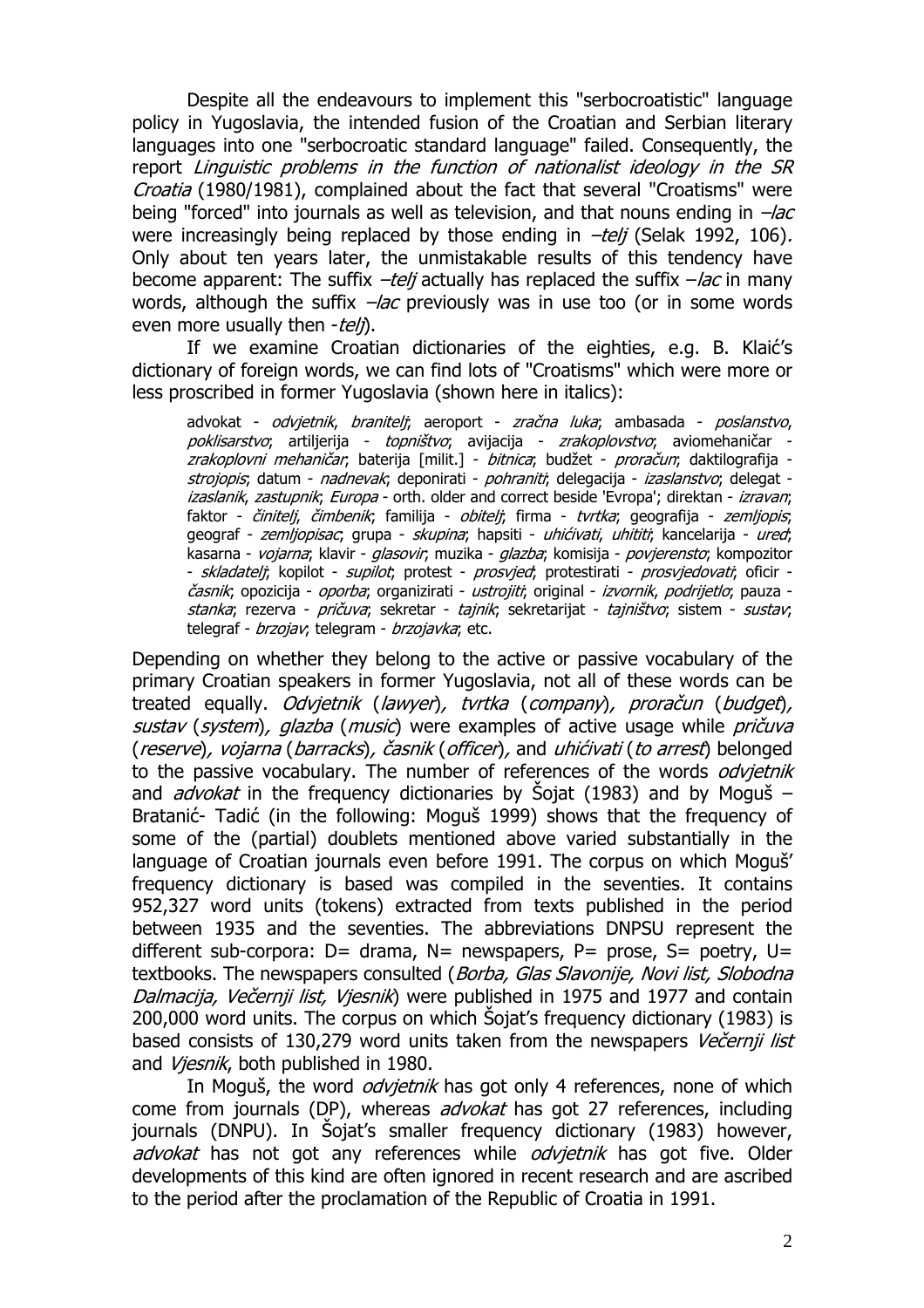For instance, the fact that the words *glazba, skladatelj (composer*) and sustav probably did not occur in certain types of texts before 1991 does not imply that these words can now be considered "reactivated" (cf. Samardžija 1998, 149). The references in Moguš (1999) and Šojat (1983) show that these words were in use already in the Croatian language of the seventies and early eighties. There is no reason to assume that they generally disappeared in the eighties.

Prior to 1991, the passive Croatian vocabulary contained many banished Croatian words equivalent to the actively used words of the politically approved vocabulary. E.g. the officers of the JNA (= Jugoslavenska narodna armija, Yugoslav People's Army) publicly only could be called oficir (Sq.) – oficiri (Pl.), and not *časnik – časnici*. (For using the word *časnik (officer*) instead of *oficir* the physician I. Šreter was sentenced to 50 days in jail in 1987 (Vuković 1996, 78-79).) Accordingly, the possibility of using the previously frequent word časnik was already reduced in such a way that before 1991 it could only occur in special contexts, e.g. in relation to historical events. Such suppressive relations changed considerably after the dissolution of the SFRJ and the founding of the Republic of Croatia as a sovereign state (1991) (cf. Auburger 1999, 332f.). The regained freedom to use previously forbidden words in all domains of communication without any restrictions made it possible for the Croatian terminology in the semantic field of administration, army, etc. to be based on and continue existing Croatian naming traditions. So, formerly suppressed words switched from the more or less passive vocabulary of the Croatian literary language to the active one without any special stylistic marking. On the whole, various tendencies can be observed. Although e.g. the Slavic word *uljudba* can be found more often in newspapers since the beginning of the nineties, no competitive relation with its synonym *civilizacija*, which is still common, can be observed. Another development can be seen in the pair of words  $klavir - glasovir (piano)$ . The word *glasovir* occurs a little more often in the current newspapers than its synonym *klavir* although before 1991 *glasovir* probably was not used in the newspapers at all or only rarely. Such developments were partly influenced by the war that Serbia started against the Republic of Croatia in the name of Yugoslavia in the early nineties. People began to identify particular lexical elements of the former regime as symbols of the military aggressor. Therefore, in wartime literary language use a word like oficir had a pejorative connotation. Nowadays, this word appears in newspapers mostly as a reference to history, in particular when referring to J(N)A officers. Similarly the word *kasarna* has been fully replaced by *vojarna*, and is now being used only as a reference to history (JNA barracks). The word *armija* (compare the self-styled Yugoslav People's Army = Jugoslavenska narodna armija) is still very frequent, but no in its primary meaning (cf. Šonje, 2000), which is covered by vojska: In the newspapers, it mainly occurs within compound terms belonging to the inventory of names: Jugoslavenska armija, Armija BiH, Irska republikanska armija, Ruska armija, Sovjetska armija, Crvena armija, Ukrajinska ustanička armija. Less frequently it can be found in syntagms with the metaphorical meaning "a lot of": *navijačka armija, omanja armija pomoćnika javnoga tužitelja.* Recently, however, *vojska* is also being used in this sense: vojska njezinih obožavatelja, vojska znanstvenika.

In the rare case that the word *ambasador* is used in newspapers with the meaning "ambassador", it almost exclusively refers to foreign ambassadors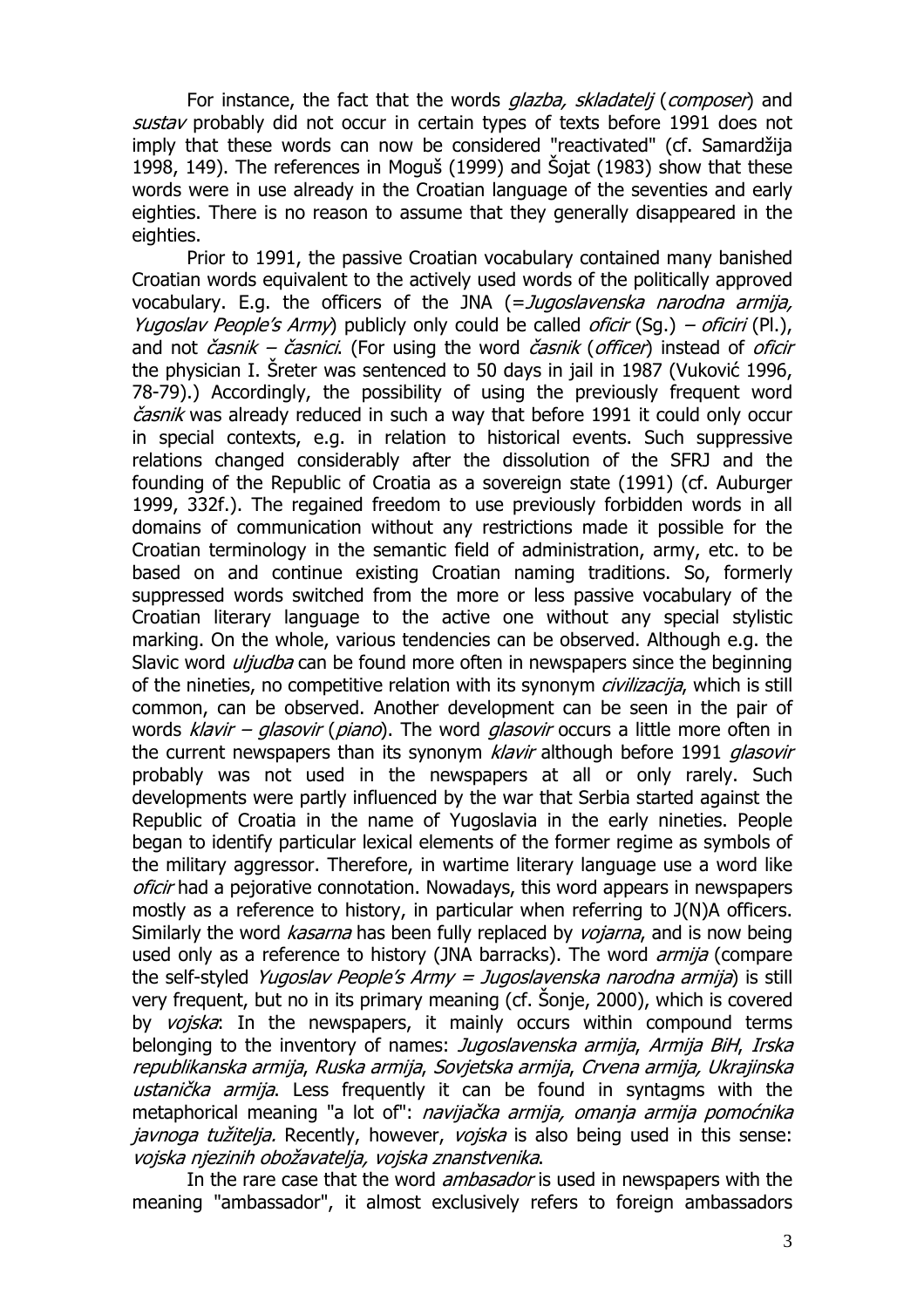(američki ambasador, francuski ambasador, bosanski ambasador, etc.). It is also used in a new metaphorical sense (exponent, advocate, representative): ambasador dobre volje, umjetnost je najbolji ambasador Hrvatske, svaka hrvatska (poštanska) marka je ambasador koji promiče hrvatsku kulturu, uspješan ambasador naše zemlje, u funkciji ambasadora kampanje "Engleska 2006", svojevrsni ambasadori ugostiteljske struke, ambasadori bogate hrvatske glazbene tradicije, ambasadori hrvatske znanosti. The word veleposlanik does not occur in this sense, but it has largely replaced the word *ambasador* as a designation for Croatian and foreign ambassadors. This explains why its frequency in the newspapers is considerably higher than that of the word ambasador.

Another development can be studied analyzing the recent history of the pair of words *dobrovoliac – dragovoliac* and of the word *prvoborac*. In 1991 the average speaker would associate the word *dobrovoljac* (volunteer) and prvoborac (earliest partisan/soldier) with the volunteers and the first generation (1941) of Tito's partisans (1941-1945). The word *dragovoliac*, which was not in common usage before 1991 and which did not have this denotation (cf. Brodniak 1991, *dragovolinik*), therefore could establish itself as a designation for the volunteers on the Croatian side of the war in the nineties. In the language of Croatian newspapers in the nineties, the distinction is quite clear: dobrovoljci (Pl.) stands for the volunteers of World War 2, while dragovoljci (Pl.) stands for the Croatian volunteers of the last war. At the same time, it can be observed that the word *dragovoljac* replaces the word *dobrovoljac* in all other contexts as well, except in those cases where Tito's partisans are mentioned. A definitive redefinition of its meaning, however, has not occurred yet. It remains to be seen whether the tendency described here is only a temporary phenomenon or whether the reference in Šonje (2000), according to which there is no semantic difference between *dobrovoljac* and *dragovoljac*, will still hold true in future dictionaries. Obviously a similar differentiation was not possible for the word *prvoborac* because *prvoborac* did not have a corresponding synonym. Considering the context in which the word *prvoborac* still appears in the modern Croatian language of the newspapers, one would conclude that it does not describe the Croatian volunteers of the last war. The term is avoided in two ways: 1) originally by calling them  $dragovolici$ ; and 2) later on by referring to them as "veterans" (veterani). Consequently, the frequency of the word *veterani* increased significantly, despite the fact that the puristic tendency against internationalisms had become stronger in the nineties (cf. Samardžija, 2000a). Under the influence of this tendency the internationalism *fronta*, for example, was not used as a description of the fronts in the last war but replaced by Slavic words or syntagms: *bojište, bojišnica,* prva crta bojišta and prva crta bojišnice. In compound names, however, the word *fronta* is still used, often occuring in the non-standard form *front* (cf. Brodniak 1991, *front*). The use of this word in the quoted functions was obviously not influenced by the previous use in Narodnooslobodilačka fronta (1941-1945). Similarly, the word *omladina* (*youth*), which is also marked by socialist usage, was not only largely replaced by the word *mladež* but is in Šonje (2000) even limited to its first meaning as a description of the former Yugoslav Youth Organisation. It should be noted that before 1991 the word omladina could replace mladež because of the Yugoslav language policy. The use of the word *sekretarica*, which has been to a great degree replaced by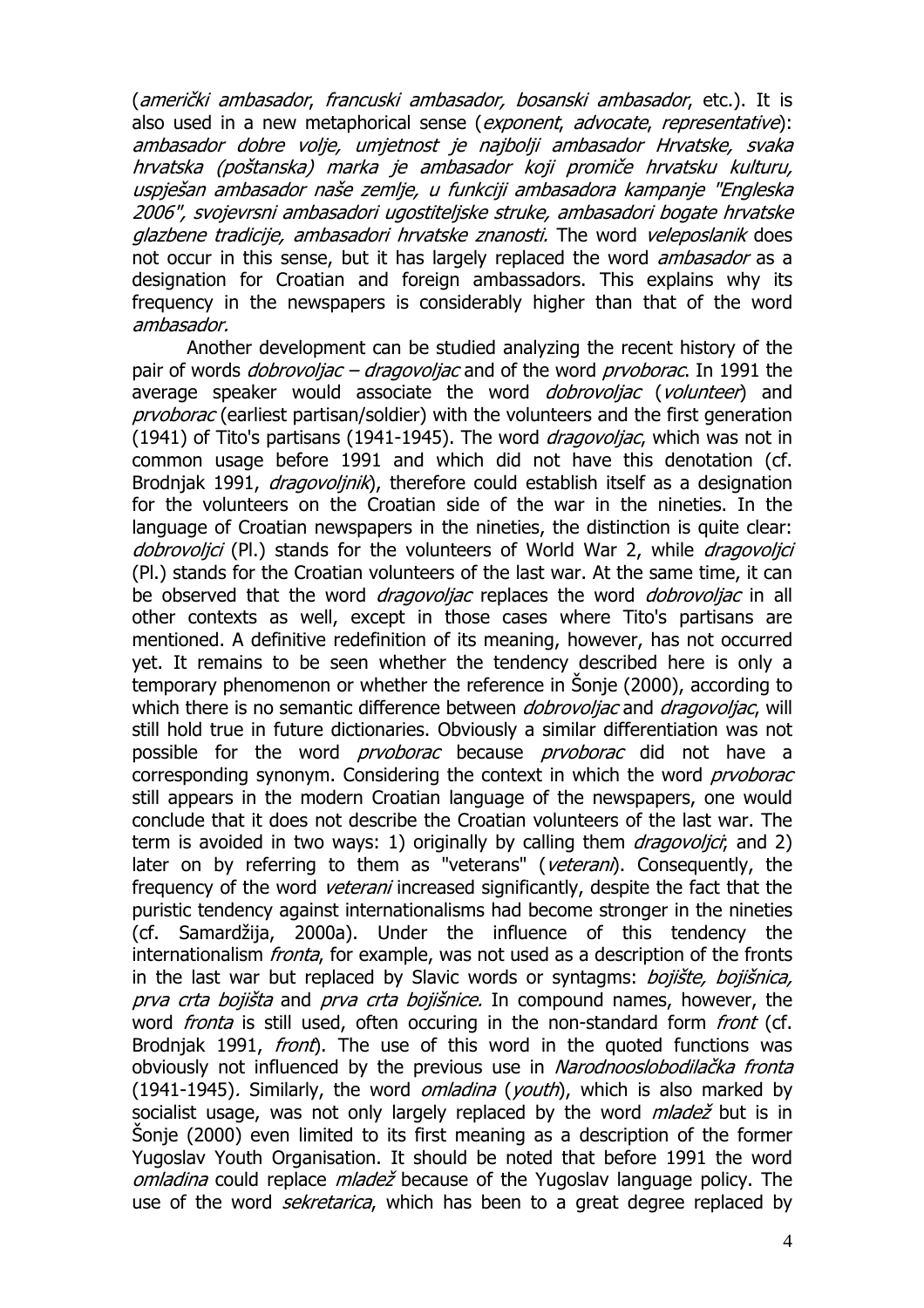tajnica (or masc. tajnik) in the meaning "secretary", shows a similar development. Surprisingly, however, it occurs quite often in the meaning of "answering machine": *telefonska sekretarica, automatska sekretarica*. The corresponding *tajnica* (or *tajnik*) occurs almost exclusively in all other meanings, also when referring to foreign employees, who are called *secretary* in their own language. This does not, however, apply to the ministers of the SFRJ, who are called *sekretar(i)* according to their own inventory of names.

Before analysing the pair of words *priopćiti – saopćiti (to inform, to* notify) to show how older normative tendencies still influence the latest language changes, I would like to mention the puristic tendency against Serbisms, which increased in the first half of the nineties. On the one hand, the most influential normativists had already pointed out in the early nineties that necessary future codifications of the Croatian literary language must take place independently of the relationship between Croatian and Serbian.<sup>5</sup> On the other hand, the results of linguistic contact with the Serbian language, which had been dominant in the process of language standardisation during the "Yugoslav era", could not be denied. The war that Serbia started against Croatia at the beginning of the nineties strengthened puristic tendencies against serbisms: Amateur linguists became involved in language politics, writing Serbian-Croatian contrastive dictionaries of their own. The old Croatian purism, which had worked against Serbisms in earlier times, was continued with renewed zeal during the war in the nineties.<sup>6</sup> Therefore, it is not surprising that words like bezbjednost (=sigurnost) (security, safety), obezbijediti (=osigurati) (to secure), uslov (=uvjet) (condition), osmatranje (=promatranje) (observe), inostranstvo (=inozemstvo) (foreign countries) do not occur in Croatian newspapers today (except partly in quotations of Serbian and other texts). On the other hand, some words that are labelled as "Serbisms" and are commonly known to be such occur rather often (see e.g. the already mentioned word front). Their usage, however, should be discussed in a separate contribution.

Turning to the above mentioned pair *saopćiti - priopćiti* and the influence of older normative tendencies, first of all we have to note that the verb saopćiti and the verbal noun *saopćenje* were completely replaced by *priopćiti* and priopćenje at the beginning of the nineties, both in administrative and media language. The word *saopćiti* seems to have entered the Croatian vocabulary by the mediation of B. Šulek (1860), who probably had taken it from J. Stulli (cf. ARj) as a Church Slavonic word. Leaving aside the question whether saopćiti was as common as *priopćiti* in the  $19<sup>th</sup>$  century, I would like to point out that this word was not influenced by any purism before the beginning of the  $20<sup>th</sup>$ century.<sup>7</sup> It was not until the official, politically supported measures in language standardization of the Croatian "Vukovci" (Croatian philologists following the

 $5$  Cf. e.g. Babić (1995, 29-32; first published: 1991).

<sup>&</sup>lt;sup>6</sup> Whether the paranormative advices could have a considerable influence on the Croatian language changes still has to be examined.

<sup>&</sup>lt;sup>7</sup> Therefore, it was not a problem for I. Filipović (1870) to include this word in his dictionary. So we find the following entries here: *report:* izviešće; izviest, poviedanje; to permit: dopustiti, dopuštati, dozvoliti, dozvoljavati; to excuse: ispričati, izvinjavati; present: prisutan, nazočan; insurance: osjeguravanje, obezbjeda, obezbjednja; to be part of something: učestvovati, biti učestnik; ally: dionik, učestnik; to inform: priobćiti, saobćiti; care: obskrbljivanje, obskrba, snabdienie. In Parčić (1901) among others the following headwords can be found: *bezbiednost*, izviniti se, prisutan, saobćiti, snabdievati, učestnik. Except for saopćiti these headwords are not used in Broz-Iveković (1901).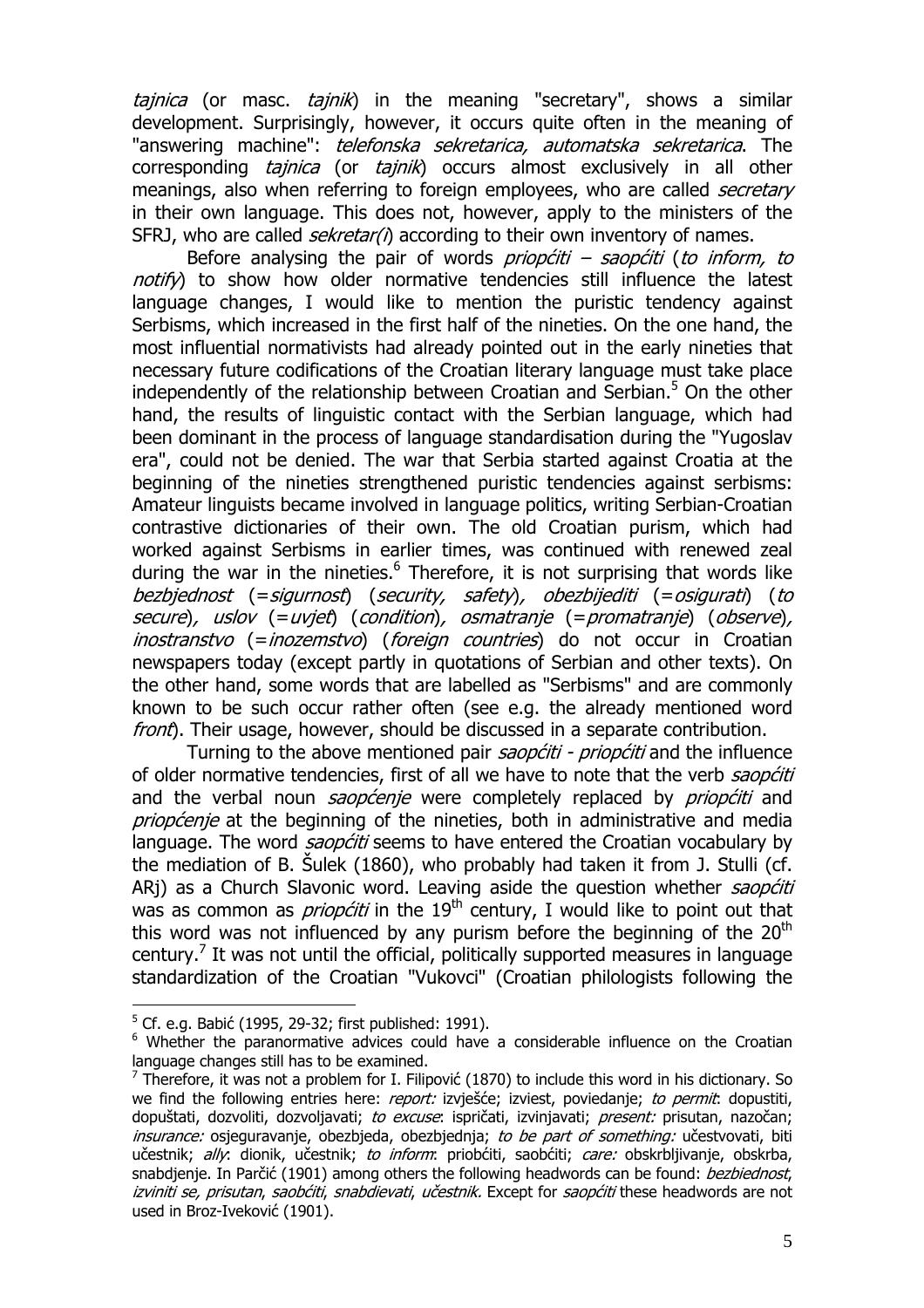linguistic doctrine of V. S. Karadžić) that the later Croatian linguistic purism against words originating from Church Slavonic or Russian arose. T. Maretić, the founder of this part of Croatian purism, was not bothered by the fact that these Russianisms, as he called them rather generally, were very frequent in the Serbian language of that time. For those cases where older, "native" equivalents existed he suggested, in his *Jezični savietnik* (1924), to completely remove "unnecessary Russianisms" from the Croatian and Serbian vocabulary.<sup>8</sup> Many of his suggestions were fairly broadly accepted in Croatia, among others his the recommendation not to use *saopćiti* instead of *priopćiti*. Therefore, in the article under the headword *saopćiti* in S. Pavešić's influential language advisor (1971) we find the statement that "our words" are (among others) priopćenje and priopćiti. In the official language of the SFRJ, in accordance with the situation in the Serbian language, only  $saop\acute{c}t\acute{t}r - saop\acute{c}enie$  were "allowed". After saopćiti and saopćenje had been replaced by priopćiti and priopćenje in official correspondence of the Croatian administration at the beginning of the nineties, there was no reason for the Croatian linguists to try to retain the word saopćiti and to declare the previously proscribed "Croatism" *priopćiti* to be "false".<sup>9</sup>

Because there was no semantic difference between *priopćiti, priopćenje* and saopćiti, saopćenje, the latter pair disappeared also from the language of the media. When these words do occur in today's language of the media, these are rare cases of interference or quotations of older texts. Only in some magazines (see Hrvatska ljevica and Feral) saopćiti/saopćenje still occur as the result of a conscious choice. These magazines, or rather their texts, form an exception in the Croatian press and should be therefore discussed separately.

Besides the already mentioned types of changes there are also others, e.g. those resulting from the naming of new objects (see e.g. the reactivated word *domovnica*). The fast spread of the new form *perilica* ((*dish*) washer) instead of the older syntagm *stroj za pranje (rublja, posuđa)* was not caused by normative influences but solely by language economy. In Anić (1998) perilica is mentioned, however it is not in Šonje (2000). In the media, similar cases led to the formation and spread of the verb *nazočiti* (*prisustvovati= to be present*). First, the frequency of the adjective *nazočan* and of the noun *nazočnost*, equivalent to *prisutan – prisutnost* but not used very frequently before, increased strongly. Almost at the same time, journalists considered it possible and necessary to have the corresponding verb *nazočiti*. This happened despite repeated claims by philologists that the new form *nazočiti* is unnecessary. It is still not clear whether this new form will make its way into the vocabulary or will be replaced by e.g. *pribivati* (see Šonje 2000, *prisustvovati*) or prisustvovati. Currently, the word *pribivati* is not in common use. Unlike in the case of the verb *nazočiti*, suggested neologisms for *helikopter* (*helicopter*) were completely rejected by the journalists.

The different effects evident in the changes partially discussed above do also occur in various combinations.

<sup>&</sup>lt;sup>8</sup> Cf. among others Vidović (1969) as to the question how Maretić's *Jezični savjetnik* influenced the later Croatian normativistics in this respect.

 $9$  As we have seen, this kind of development has nothing in common with a return to the period before 1918. Therefore, the remark in M. Wingender (1997, 375): "The clock has to be turned back to the period before 1918", is not at all correct.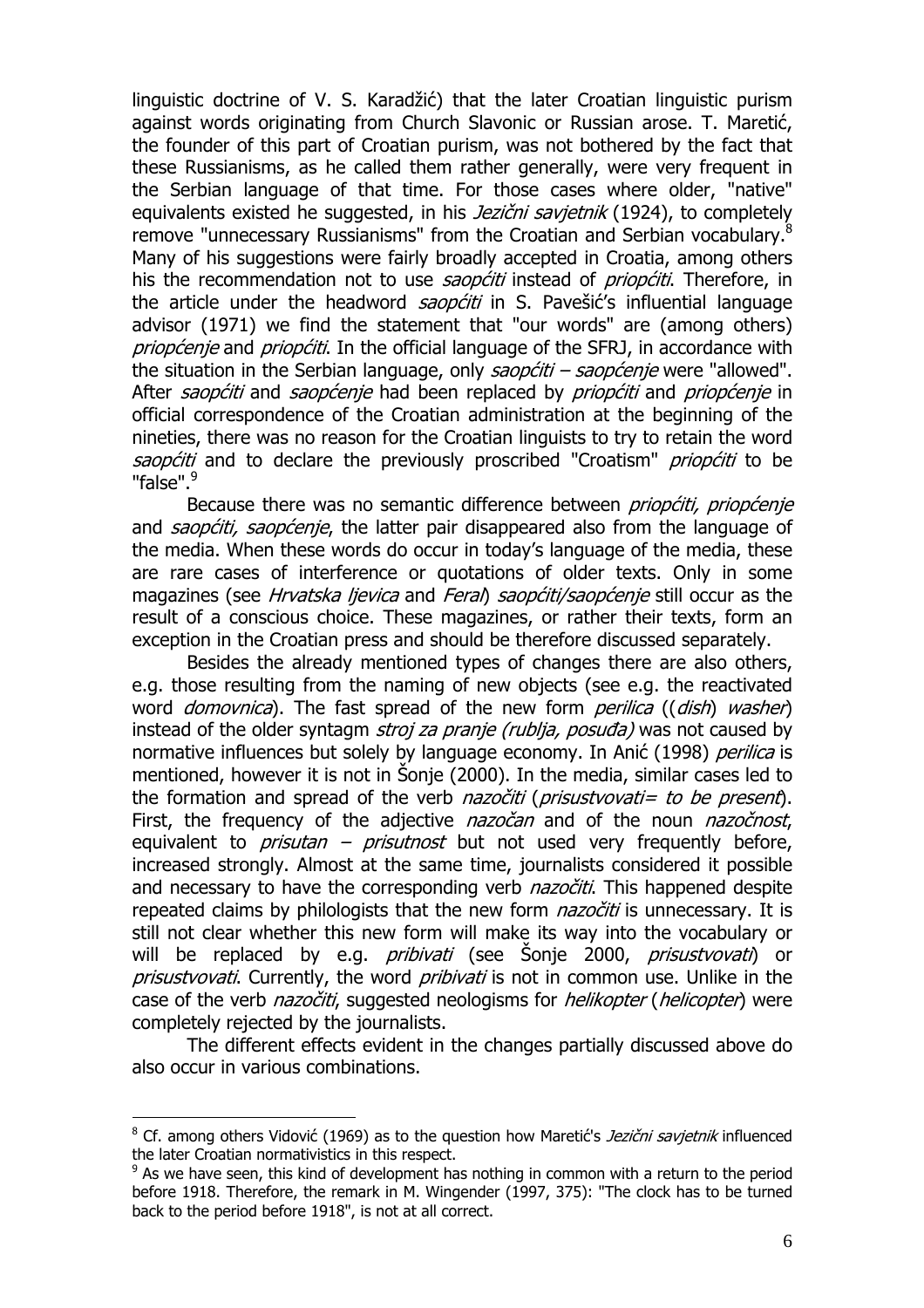In the following paragraphs I will list the words discussed so far and others which have undergone a change in frequency in newspaper language. The first figure, the one behind the respective word, gives the number of references in Moguš (1999); the second figure, the one behind the hyphen, gives its number in Šojat (1983); the third figure, the one behind the slash, indicates the number of references in the *Mannheim Croatian Corpus*. The Mannheim Croatian Corpus (further: MCC) contains texts from the daily newspapers Viesnik, Večernij list, Slobodna Dalmacija and the cultural magazine Hrvatsko slovo from the period from 1997 to 1999 and at present covers approximately 14,000,000 tokens. Later, I will give some further information about this corpus and the whole project which lead to its creation. It has to be pointed out that the underlying corpora are not ideally suited for a comparison like the following one. More appropriate linguistic material for such a comparison, however, is not available to me at the present.

The aforementioned numerical ratios can be regarded only as indicators of the fact that in newspaper language some changes (probably) occured. To answer the question how and why these changes took place, it would be necessary to describe the problems of the previous and recently appearing semantic differentiations. In some cases one would also have to consider further (partial) synonyms and derivatives:

| 1.               | advokat 27 DNPU-0/16                            | odvjetnik 4 DP-5/1318                    |  |  |
|------------------|-------------------------------------------------|------------------------------------------|--|--|
| 2.               | ambasada 5 N-16/47                              | veleposlanstvo 0-0/831 (poslanstvo 2 DS) |  |  |
| 3.               | ambasador 21 DNU-18/89                          | veleposlanik 0-0/1712                    |  |  |
| 4.               | analiza 100 NPSU-18/934                         | raščlamba 0-0/97                         |  |  |
| 5.               | armija 94 DNPU-9/406                            | vojska 149 DNPSU-21/3236                 |  |  |
| $\overline{6}$ . | artiljerija 4 NU-0/10                           | topništvo 1 U-0/67                       |  |  |
| 7.               | autoput 10 N-0/9                                | autocesta 3 N-0/903                      |  |  |
| 8.               | avijacija 3 NU-0/8                              | zrakoplovstvo 10 NU-0/269                |  |  |
| 9.               | avijatičar 1 S-0/4                              | zrakoplovac 5 N-0/21                     |  |  |
| 10.              | avion 100 DNPSU-25/726                          | zrakoplov 5 PSU-2/1964                   |  |  |
| 11.              | baterija (milit.) 4 DP-1?/0 (no milit.: 69)     | bitnica 0-0/7                            |  |  |
| 12.              | biblioteka 23 DNPSU-10/159                      | knjižnica 13 NPSU-4/1135                 |  |  |
| 13.              | branilac 0-0/1                                  | branitelj 7 DNU-8/1938                   |  |  |
| 14.              | budžet 26 DNSU-3/125                            | proračun <sup>10</sup> 29 NSU-5/2994     |  |  |
| 15.              | centar 71 DNPU-73/5758                          | središte 75 NPSU-16/1754                 |  |  |
| 16.              | činilac 37 NU-11/4                              | činitelj 1 U-0/70 čimbenik 2 U-1/543     |  |  |
| 17.              | čitalac 24 NPSU-7/24sic!                        | čitatelj 3 N-3/914                       |  |  |
| 18.              | civilizacija 24 DNPU-0/324                      | uljudba 1 P-0/33                         |  |  |
| 19.              | daktilografija 0-0/0                            | strojopis 2 U-0/6                        |  |  |
| 20.              | datum 16 DNPU-8/603                             | nadnevak 0-0/62                          |  |  |
| 21.              | davalac 7 N-2/7sic!                             | davatelj 0-0/75                          |  |  |
| 22.              | delegacija 154 NPU-46/324                       | izaslanstvo 0-0/1344                     |  |  |
| 23.              | delegat 91 NPU-52/148                           | izaslanik 5 N-3/730 zastupnik 14 DNPSU-  |  |  |
|                  |                                                 | 15/2840                                  |  |  |
| 24.              | demilitarizacija 0-0/80                         | razvojačenje 0-0/29                      |  |  |
| 25.              | direktor 95 DNP-32/4904 upravitelj 8 DNPS-3/652 | ravnatelj 1 S-0/1824                     |  |  |
| 26.              | disciplina 21 DNPU-7/448                        | stega 4 DPS-0/68                         |  |  |
| 27.              | dobrovoljac 3 DNP-1/56                          | dragovoljac 0-0/ (the frequent name of a |  |  |
|                  |                                                 | soccer club included:) 1032              |  |  |

<sup>&</sup>lt;sup>10</sup> The meaning *state budget* of the word *proračun* probably was not part of the common language until after 1991.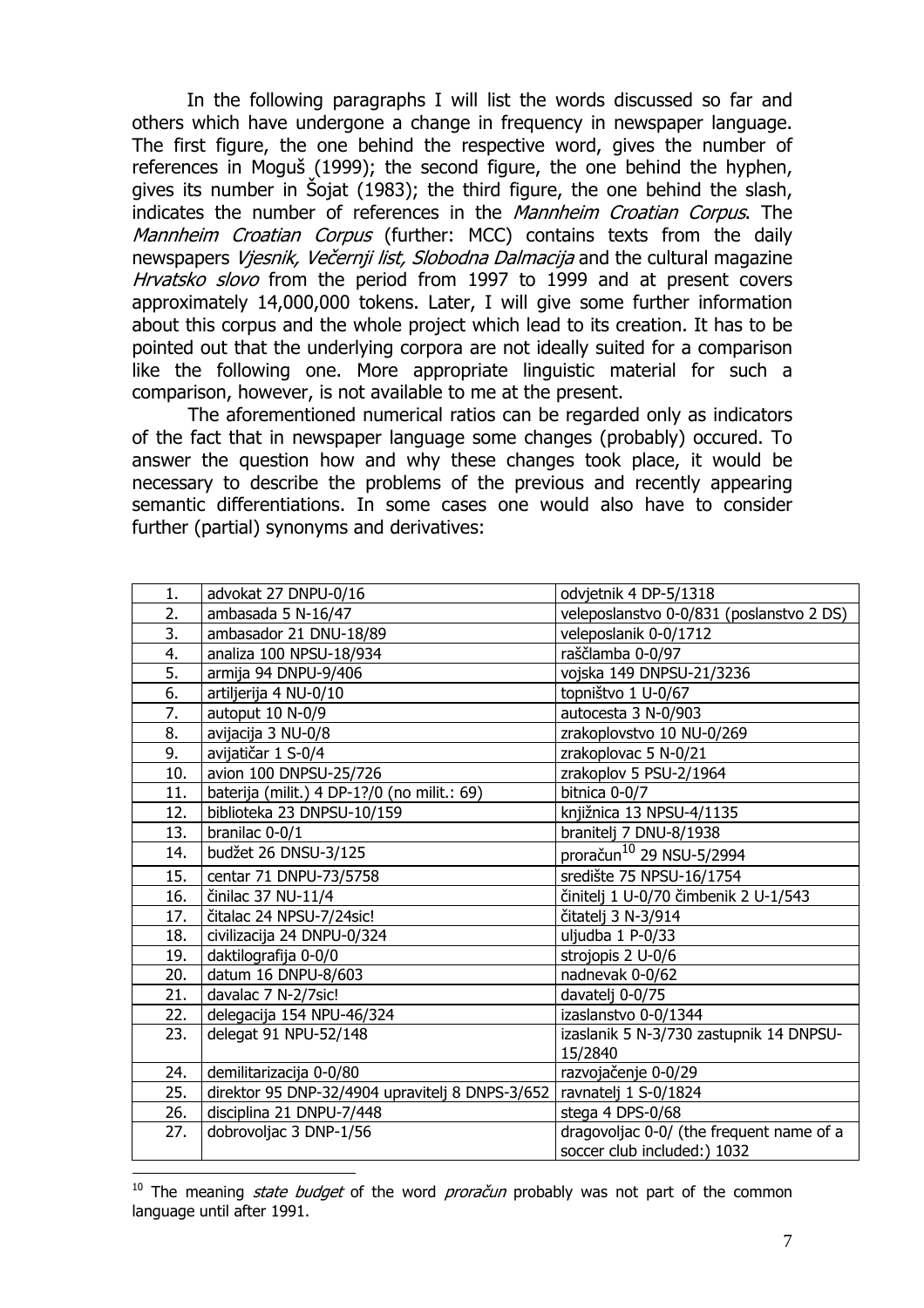| 28.        | efikasnost 10 NU-2/62                            | učinkovitost 0-0/145                     |  |  |
|------------|--------------------------------------------------|------------------------------------------|--|--|
| 29.        | ekonomija 13 DNU-1/1011 privreda 234 NPU-        | gospodarstvo 14 DNPU-0/3548              |  |  |
|            | 74/226                                           |                                          |  |  |
| 30.        | faktor 125 DNPU-7/307                            | čimbenik 2 U-1/543                       |  |  |
| 31.        | familija 9 DP-0/14 porodica 69 DNPSU-4/53        | obitelj 59 DNPSU-26/4442                 |  |  |
| 32.        | finale 10 DNU-19/2240                            | završnica 2 NP-13/673                    |  |  |
| 33.        | firma 7 NPU-0/196 poduzeće 157 DNPU-23/4905      | tvrtka 9 NPU-5/4862                      |  |  |
| 34.        | fronta 49 DNPU-0?/137 front 34 DNPU-17/23 (+3    | bojište 5 NSU-0/85 bojišnica 0-0/92      |  |  |
|            | $-om)$                                           |                                          |  |  |
| 35.        | generacija 40 DNPU-17/812                        | naraštaj 5 DPS-0/347 pokoljenje 8 PS-    |  |  |
|            |                                                  | 0/15                                     |  |  |
| 36.        | geograf 0-0/8                                    | zemljopisac 0-0/7                        |  |  |
| 37.        | geografija 6 SU-0/24                             | zemljopis 9 NPU-0/61                     |  |  |
| 38.        | geografski 28 DNPU-0/80                          | zemljopisni 6 PSU-0/116                  |  |  |
| 39.        | glasanje 3 P-8/35 (glasati 24 DNPS-7/inf.:17)    | glasovanje 0-0/595 (glasovati 1 P-       |  |  |
|            |                                                  | 0/inf:203)                               |  |  |
| 40.        | gledalac 48 DNPU-35/70                           | gledatelj 0-3/1758                       |  |  |
| 41.        |                                                  | glede 0-0/1045                           |  |  |
| 42.        | građevinar 6 NU-4/71 građevinac 0-0/7            | graditelj 12 DNSU-6/172                  |  |  |
| 43.        | građevinarstvo 24 NU-8/76                        | graditeljstvo 0-0/236                    |  |  |
| 44.        | greška 46 DNU-18/338                             | pogreška 42 DPSU-5/1000 pogrješka 0-     |  |  |
|            |                                                  | 0/35                                     |  |  |
| 45.        | grupa 200 DNPSU-46/2016                          | skupina 87 DNPSU-9/5395                  |  |  |
| 46.        | hapšenje 6 DNP-10/15                             | uhićenje 0-0/472                         |  |  |
| 47.        | hiljada 50 DNPSU-1/23                            | tisuća 172 DNPSU-49/4411                 |  |  |
| 48.        | historija 43 DNPSU-1/21                          | povijest 138 DNPSU-19/3097               |  |  |
| 49.        | historijski 45 DNPSU-1/57                        | povijestan 68 DNSU-24/2065               |  |  |
| 50.        | izvještaj 55 SN-21/769                           | izvješće 0-0/2297                        |  |  |
| 51.        | izvođenje 38 NU-9/274                            | izvedba 49 NU-16/951                     |  |  |
| 52.        | kancelarija 22 DNP-0/73                          | ured 49 DNPSU-3/3546                     |  |  |
| 53.        | kandidat 49 DNPS-17/2090                         | pristupnik 0-0/6                         |  |  |
| 54.        | kasarna 19 DNPS-2/10                             | vojarna 1 P-0/331                        |  |  |
| 55.        | klavir 15 DNPSU-0/95                             | glasovir 0-0/139                         |  |  |
| 56.        | komisija 75 DNPU-60/2031                         | povjerenstvo 1 P-0/1834                  |  |  |
| 57.        | kompozitor 8 NU-4/21                             | skladatelj 7 NU-4/472                    |  |  |
| 58.        | kvaliteta 87 DNU-20/1429 (+ kvalitet: 6 DNP-1/4) | kakvoća 12 U-0/304                       |  |  |
| 59.        | kvantiteta 2 U-1 $(-et)/18$                      | kolikoća 0-0/1 količina 149 NPU-11/1277  |  |  |
| 60.        | muzika 78 DNPSU-13/47                            | glazba 113 DNPSU-19/3170                 |  |  |
| 61.        | naređenje 10 DNPS-1/38                           | naredba 10 DNP-3/204                     |  |  |
| 62.        | obaveza 78 NPU-37/162                            | obveza 33 NPU-0/2524                     |  |  |
| 63.        | obrazovanje 50 NU-62/662                         | naobrazba 5 NU-0/162 izobrazba 1 N-      |  |  |
|            |                                                  | 0/116                                    |  |  |
| 64.        | oficir 68 DNPS-5/103                             | časnik 7 DPS-0/533                       |  |  |
| 65.        | omladina 71 DNU-27/36                            | mladež 8 DPSU-1/1429                     |  |  |
| 66.        | opozicija 26 DNPU-9/218                          | oporba 2 S-0/1752                        |  |  |
| 67.        | organizirati 82 DNPU-36/2054                     | ustrojiti 0-0/85                         |  |  |
| 68.        | parada 9 DNPS-1/155                              | mimohod 4 PSU-0/132                      |  |  |
| 69.        | patrola 11 NP-0/43                               | ophodnja 4 DPS-0/154                     |  |  |
| 70.        | pauza 72 DNPU-3/89                               | stanka 0-1/250                           |  |  |
| 71.        | porijeklo 20 DNSU-11/230                         | podrijetlo 10 DPSU-0 <sup>11</sup> /575  |  |  |
| 72.        | posjetilac 24 DNPU-3/42                          | posjetitelj 0-1/775                      |  |  |
| 73.        | potpredsjednik 45 DN-16/1630                     | dopredsjednik 0-0/449 dopredsjedatelj /3 |  |  |
| 74.        | poznavalac 6 DNU-3/20                            | poznavatelj 0-0/200                      |  |  |
|            | pratilac 12 DNSU-2/28                            | pratitelj 0-0/40                         |  |  |
| 75.<br>76. | predsjednik 450 DNPU-178/18463                   |                                          |  |  |
|            |                                                  | predsjedatelj 0-0/131                    |  |  |

 $^{11}$  Z. Šojat uses the Word *podrijetlo* in his introduction (Šojat, 1983, IV).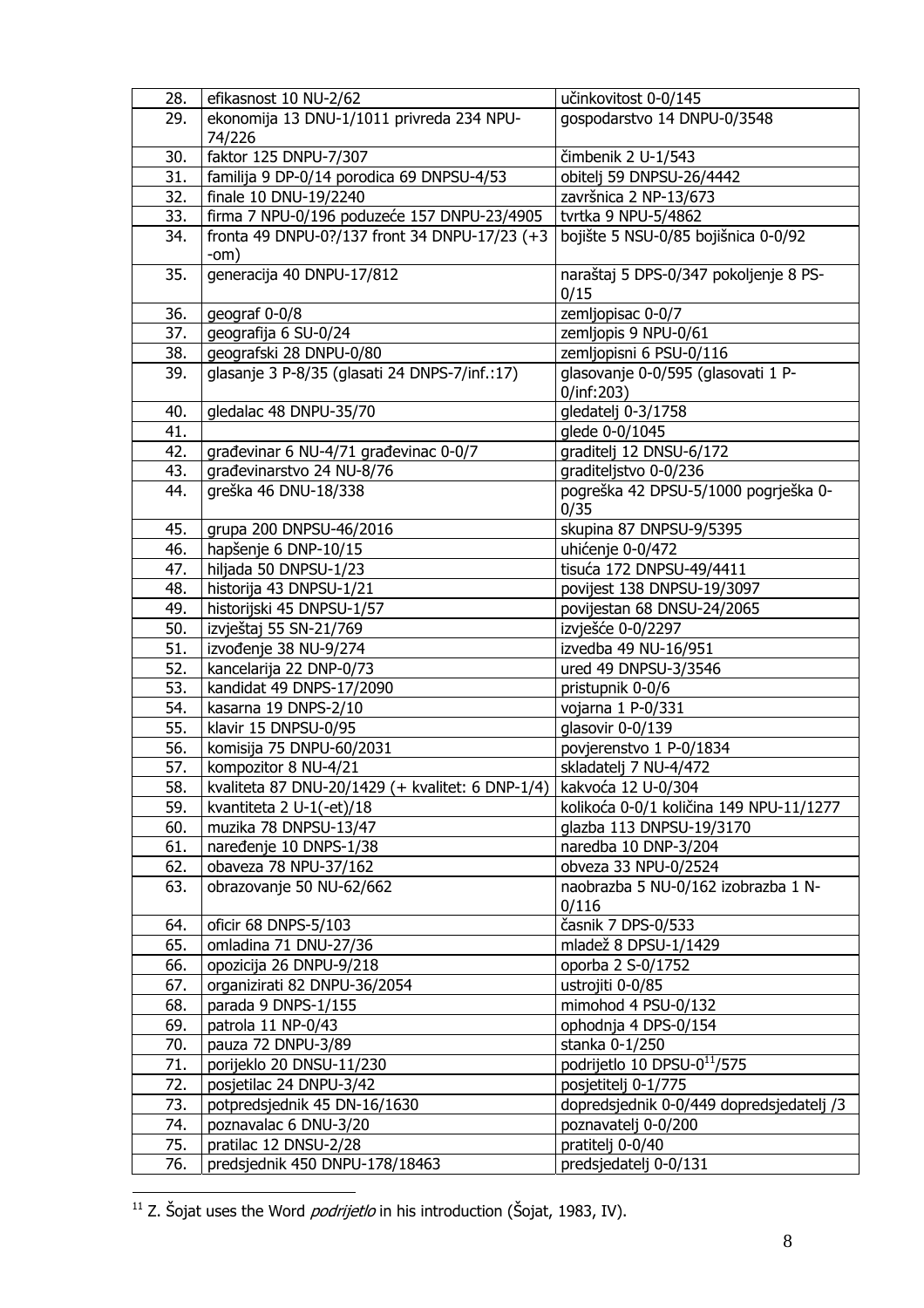| 77. | princip 57 DNSU-13/406                        | načelo 98 DNPU-16/1178                                |  |  |
|-----|-----------------------------------------------|-------------------------------------------------------|--|--|
| 78. | prisustvovati 90 DNPSU-18/331                 | nazočiti 0-0/42 pribivati 0-0/27                      |  |  |
| 79. | prisutan 104 DNPSU-27/720                     | nazočan 2 P-1/1376                                    |  |  |
| 80. | prisutnost 49 DNPSU-2/268 prisustvo 16 DNPSU- | nazočnost 1 P-2/731                                   |  |  |
|     | 3/43                                          |                                                       |  |  |
| 81. | propaganda 19 DNSU-6/148                      | promidžba (č) 1 P-0/č: 61; dž: 361                    |  |  |
| 82. | protest 11 DNPS-8/150                         | prosvjed 2 P-1/1867                                   |  |  |
| 83. | protestirati 13 DNPU-1/83                     | prosvjedovati 0-0/430                                 |  |  |
| 84. | provođenje 44 NPSU-27/458                     | provedba 6 NU-6(provadba?)/1339                       |  |  |
| 85. | prvoborac 7 DN-0/16                           |                                                       |  |  |
| 86. |                                               | pučanstvo 7 DU-1/491                                  |  |  |
| 87. | pumpa 6 NPU-0/34                              | crpka 2 U-0/201                                       |  |  |
| 88. | raskršće 43 DNPSU-2/3                         | križanje (raskrižje) 8 NU-6/237 raskrižje<br>1U-0/228 |  |  |
| 89. | rezerva 30 DNU-11/440                         | pričuva 0-0/239                                       |  |  |
| 90. | saopćenje 31 N-13/1                           | priopćenje 0-0/2382                                   |  |  |
| 91. | saopćiti 25 DNS-13/5                          | priopćiti 1 D-0/1589                                  |  |  |
| 92. | saradnja 20 N-0/3                             | suradnja 155 DNPU-79/4656                             |  |  |
| 93. | sekretarica 2 DN-0/23                         | tajnica 0-0(tajnik6)/737                              |  |  |
| 94. | sekretarijat 49 N-12/29                       | tajništvo 3 D-1/228                                   |  |  |
| 95. | sistem 303 DNPSU-84/306                       | sustav 140 DPU-1/4540                                 |  |  |
| 96. | sport 15 DNPU-19/4622                         | šport 2 D-0/1143                                      |  |  |
| 97. | štab 28 DNPSU-13/117 general- 12 DN-0/44      | stožer 3 DPS-1/960                                    |  |  |
| 98. | štampa 53 DNU-24/36                           | tisak 4 DNS-0/1697 (excluded "Tisak" as               |  |  |
|     |                                               | the name of a company)                                |  |  |
| 99. | štampati 7 DNPS-1/16                          | tiskati 7 DPU-3/278                                   |  |  |
|     | 100. staratelj 1 P-0/4                        | skrbnik 0-0/27                                        |  |  |
|     | 101. stroj za pranje $-$ ?/7                  | perilica 0-0/30                                       |  |  |
|     | 102. talas 63 NPS-0/5                         | val 146 DNPSU-7/725                                   |  |  |
|     | 103. teatar 42 DNPSU-18/886                   | kazalište 128 DNPSU-49/2697                           |  |  |
|     | 104.   telegram 10 DNP-2/20 telegraf 1 N-0/90 | brzojav 24 DNP-4/85 brzojavka 2 PU-0/1                |  |  |
|     | 105. tokom 25 DNPU/53                         | tijekom 7 SU/4787                                     |  |  |
|     | 106. učesnik 7 NPU-1/11                       | sudionik 38 NPU-32/921                                |  |  |
|     | 107. uniforma 49 DNPS-1/120                   | odora 14 DPS-0/239                                    |  |  |
|     | 108. upotreba 128 DNPU-9/331                  | poraba 0-0/8 uporaba $0 - 0^{12}$ /695                |  |  |
|     | 109. uputstvo 5 NPU-2/14                      | uputa 33 DNPSU-4/348                                  |  |  |
|     | 110. utisak 17 DNPU-2/23                      | dojam 46 DNPU-17/1056                                 |  |  |
|     | 111. veteran 2 N-0/398                        |                                                       |  |  |
|     | 112. vezi (92) -/u vezi 938                   | svezi (3) -/u svezi 648                               |  |  |
|     | 113. zakletva 9 DS-0/45                       | prisega 4 D-0/99                                      |  |  |
|     | 114. zloupotreba 6 NU-6/89                    | zlouporaba 0-0/175 zloporaba 0-0/206                  |  |  |

From the table it can be inferred that words like *avion (plane), direktor* (direktor, manager), centar (centre), generacija (generation), kvaliteta (quality) or komisija did not disappear "almost completely" from today's "publishing style of the Croatian standard language" as e.g. I. Pranjković claims (cf. Pranjković 2000, 71). Equally, the supposedly new productivity of the type of nouns ending in -(id)ba like *odmoridba, zagladba, gladidba* and *odželjezidba* which according to I. Pranjković is "particularly frequent" (Pranjković 2000, 70), is not supported by the MCC. On the word kostovnik (price list) Pranjković notes the following:

 $\overline{a}$  $12$  Z. Šojat uses the word *uporaba* in his introduction (Šojat 1983, IV). In my opinion before 1991 words like *uporaba* and *podrijetlo* mostly occurred in an elevated style of expression.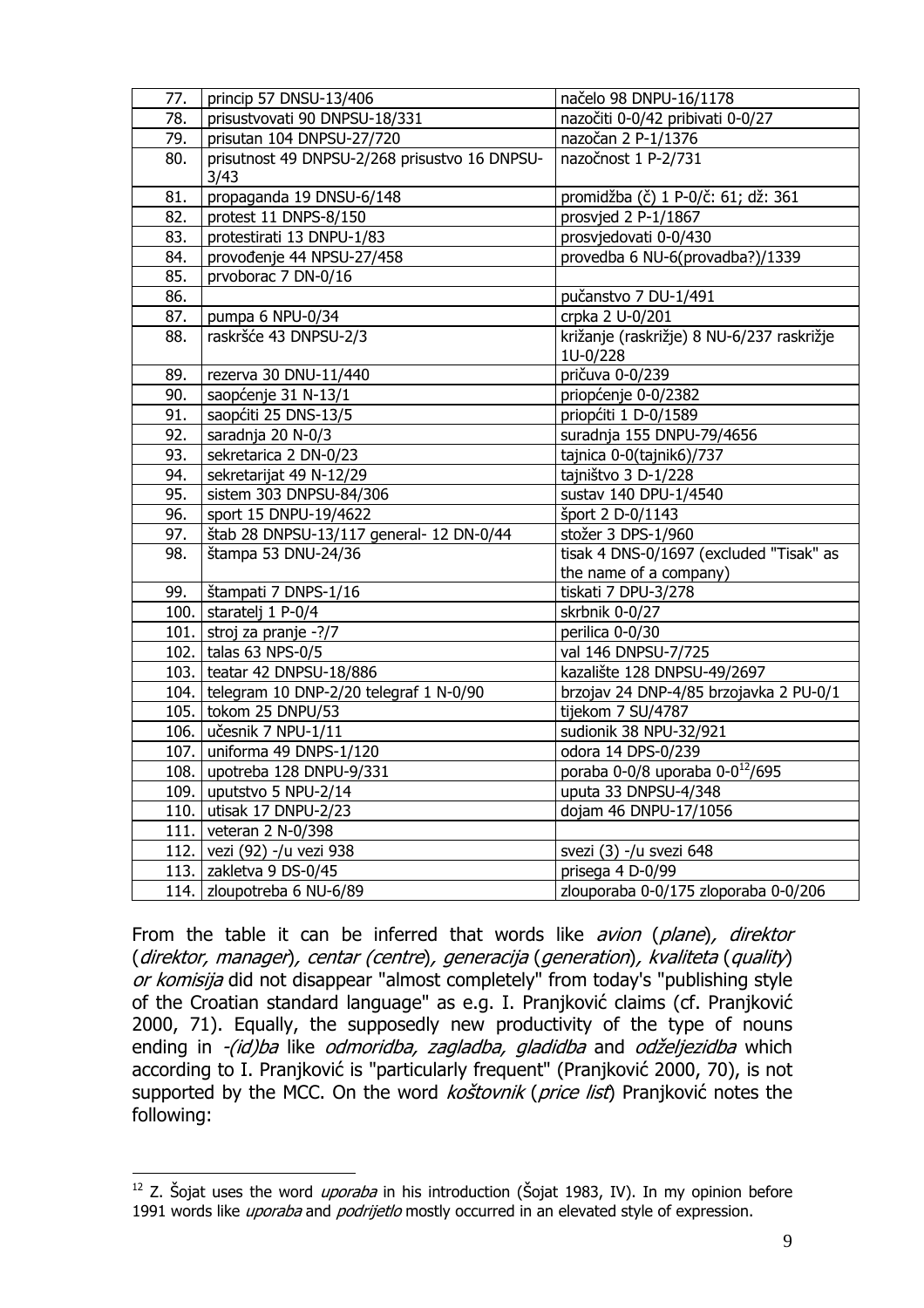Out of fear to use a Serbism and/or only to abolish the old word, the Croatian word ( $cienik$ ), unsuspicious in every way, was replaced by a foreign word of German origin (koštovnik). Besides, judging by its form, koštovnik could easily be taken for a Serbism, cf. the Serbian cenovnik. (Pranjković 2000, 72)

The word *koštovnik* does not occur even once in the MCC (neither do its derivatives). *Cjenik*, on the other hand, has got 238 references. Unfortunately Pranjković does not give any proof for his statements and makes all the "changes" that are discussed by him appear to be commonly "well known". With such misrepresentations frequent in recent works, R. Katičić's account of a foreign colleague who came to Croatia after a long time wondering at the fact that everyone was actually still speaking "like in former times" is not surprising (Katičić 1997, 28). The searches in the *Croatian national corpus*, which is accessible to everyone on the internet (http://www.hnk.ffzg.hr/), also show that the specifications supplied by Pranjković are to a large extent wrong. Under the influence of such disinformation about the changes in the Croatian language, these are generally explained by individual authors as the result of monolithic institutionalised political forces. This "institutionalisation" is judged to have a negative influence, often without any consideration for scientific objectivity.

For example, S. Kirfel (2000, 120) reduces the current "discussion about the Croatian language (not only the standard language)" to the following: "Its principal aim doubtlessly is to define the Croatian language in opposition to the Serbian one". Therefore, she opposes Croatian and Serbian texts not for reasons of scientific research, but because "the Croatian standard language defines itself first of all by its separation from the Serbian standard" (132). Without further investigating Croatian purism, she determines in which cases the Croatian purism is "irrational and extreme" (134).

The word komisija (commission, committee) was still used as a term in the nineties, although for terminological reasons it was replaced by povierenstvo in certain meanings. Kirfel declares the word povierenstvo to be a "doubtful neologism" from the  $19<sup>th</sup>$  century "which poses the question whether historical evidence of a word is sufficient legitimisation for its renaissance" (128). The word *prosvied* (*protest*) is "formed even more unfortunately" (128). S. Kirfel also thinks that the word *obitelj* still had to "become a common word" in 1978 (Kirfel 2000, 125). From this point of view it remains entirely unclear why Šojat (1983) has 26 references for this word and Moguš (1999) 59 (DNPSU).

 M. Wingender seems to believe that the entire Croatian purism, which has been existing for several centuries, is solely concerned with the increasing of Croatian-Serbian differences: "Because the Serbian language traditionally shows a larger readiness to accept foreign words, it is necessary to avoid these words [in the Croatian language]" (Wingender 2000, 262). "It remains to be shown", she announced in 1997, "that the majority of articles published on the Croatian standard language are based on the concern for the separation of the Croatian from the Serbian language" (Wingender 1997, 372-373). It is strange, however, that she does not mention the results of the announced research ("It remains to be shown...") by any word. In Wingender 2000 (260) she declares that it remains to be shown, that most of the language advice from the series in Vjesnik "is based on the concern about the stabilisation of Croatian and on the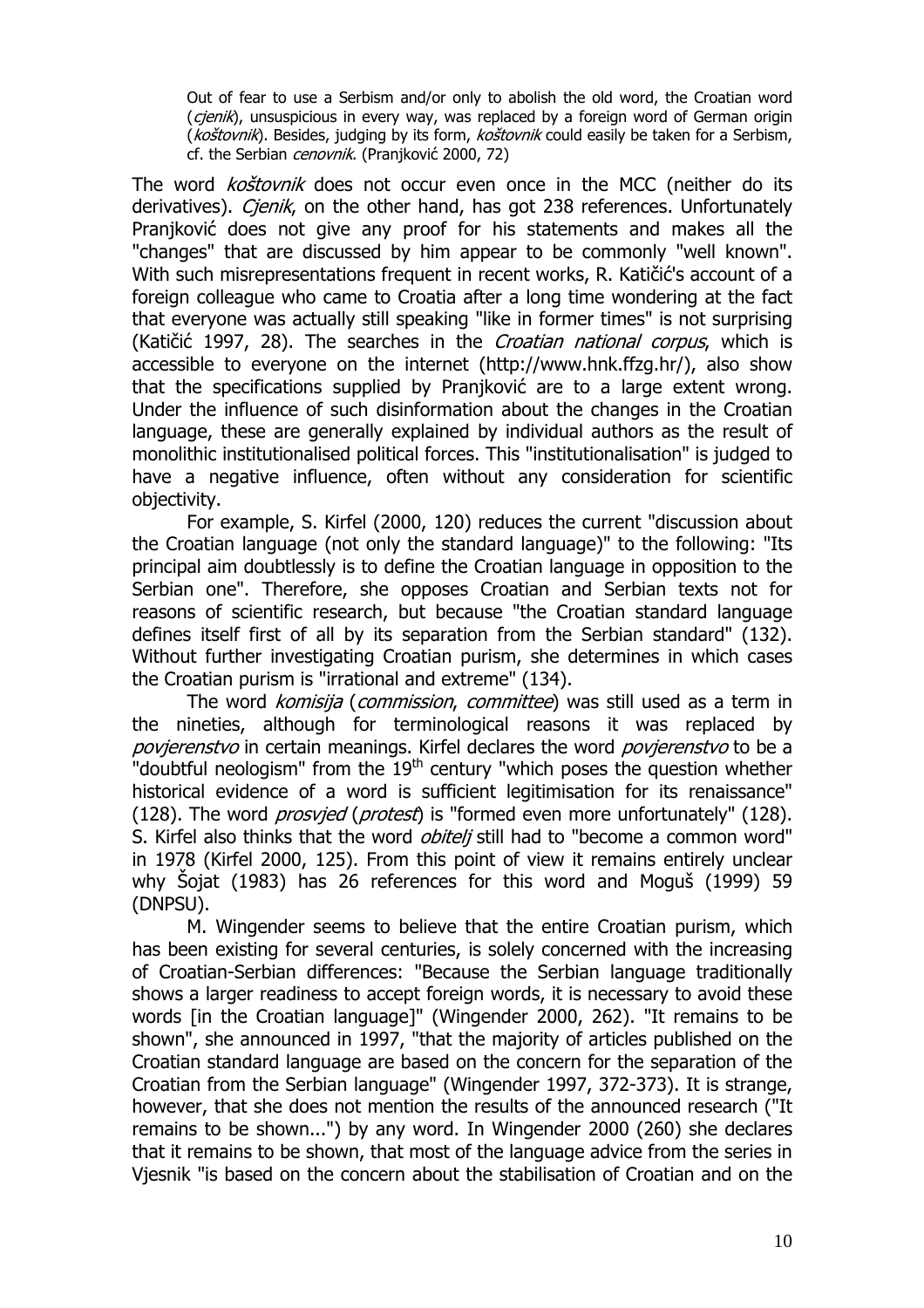strict separation from the Serbian language". The realisation of this new, now reduced "project", however, does not lead to the announced results:

A large part of the analysed articles serves actual language maintenance; besides, articles concerning Croatian - Serbian language relations and the relations of Croatian to other Slavic or non-Slavic languages (so-called internationalisms) are quantitatively strongly represented. Furthermore some articles are concerned with (especially legal) terminology. (Wingender 2000, 260-261; 1997, 382)

M. Wingender repeatedly stresses that "pointing out the differences between Serbian and Croatian" is a distinguishing trait of the Croatian side and especially of "the guidelines" of the Croatian "new language policy" (cf. Wingender 2000, 265). As an example she quotes the dictionary by Brodnjak (1991) which was supposedly written in the nineties. However, Brodnjak's dictionary was not written in the nineties, under the rule of the new Croatian "rigorous language policy" (Wingender 2000, 251), but could not be published earlier for political reasons. Under the conditions of the political era in which it was written, it would have been simply "forbidden", like many other works of Croatists in Croatia. Unfortunately M. Wingender has not taken into account that Croatian-Serbian differences were first registered by a Serbian linguist, namely by R. Bošković (1935) (cf. Brodnjak 1991; Wingender 1997, 376) and that, still in the political era of communist Yugoslavia, a Serbian author published a Croatian-Serbian dictionary (Cirilov 1989).

According to a remark by B. Kunzmann-Müller, the establishment of the Croatian literary language as state language ("official own standard language") has led to the situation that in Croatia linguistics "only in the most favourable of cases" shows a concern for objectivity :

Unfortunately, in Croatia that has led, among other things, to a situation where linguistics is almost exclusively concerned with questions in connection with the elaboration of the Croatian standard, aiming for objectivity only in the most favourable of cases. The dominant premise of maximum divergence from the largely identical Serbian has been accepted everywhere. (Kunzmann Müller 2000a, 61)

Despite the fact that B. Kunzmann-Müller at first states that "different factors" are responsible for "the changes in the derivational morphology", she explains them primarily in the context of maximisation of differences between Croatian and Serbian:

On the one hand, in the process of elaborating the Croatian standard language, they aim at a maximisation of the difference to Serbian. The formal means used for this purpose again are of an archaising nature. On the other hand, a set of affixes attains productivity, making up designative deficits in modern Croatian. Distinction in relation to the Serbian language is a desired side effect here. (Kunzmann Müller, 2000a, 51)

However, the examples with which B. Kunzmann-Müller tries to circumstanciate the "changes in the derivational morphology" are misinterpreted and thus the just quoted conclusion concerning the "distinction in relation to Serbian" is wrong too. While the verb  $*$  *suraditi* (50), quoted as an "old derivative from  $\mathfrak{su}$ -", does not exist in the Croatian language, almost all of her aforementioned "innovations" were already in common use before 1991 (cf. the words mentioned together with *supredsjedatelj* in the same series of "new forms" like suautor, sufinancirati, suigrač, suosnivač, suvlasnik or međuvrijeme, poluvrijeme, polumjer, etc.). With such "innovations" "the changes in the derivational morphology" and the purpose "of a maximisation of the difference to the Serbian language" can surely not be supported. B. Kunzmann-Müller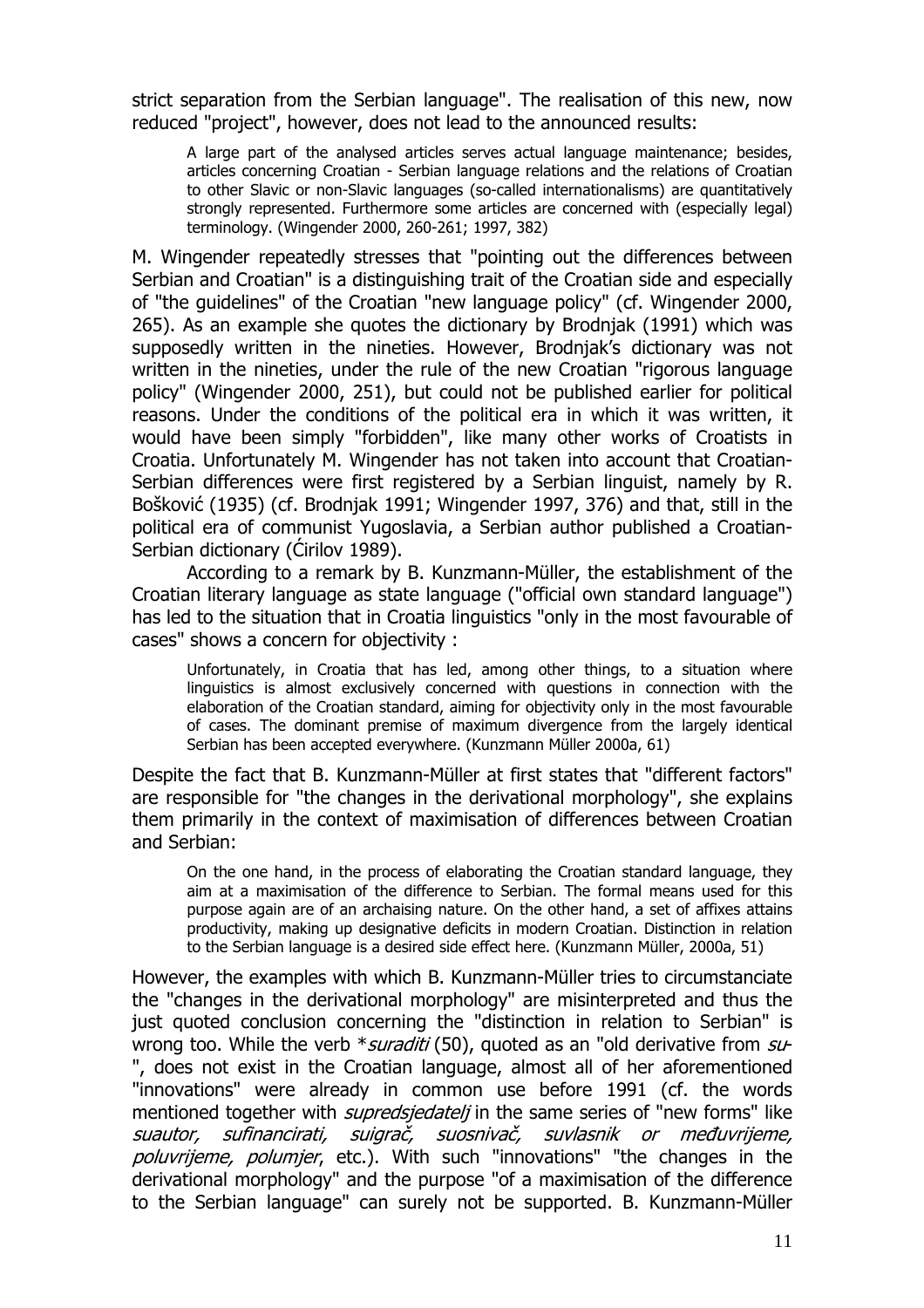does not prove her thesis convincingly, not even by repeatedly referring to the article by I. Pranjković mentioned above, which she obviously considers a "favourable case" in which Croatian linguistics is aiming for objectivity.

Even in cases when constructions like *zamolili smo ga doći* are used instead of the correct *zamolili smo ga da dođe* B. Kunzmann-Mueller identifies a connection to the Croatian "official side". This "official side" does "little or nothing at all" against the penetration of the infinitive constructions from the spoken language into the language of the Croatian press, and thereby promotes "the distinction from Serbian" (Kunzmann-Müller 2000a, 52; 53). The construction *zamolili smo ga doći* is not mentioned even once in the MCC. In spoken language, it is not familiar to me and other Croatian speakers whom I know. Significantly, contemporary Croatian normativists agree with each other on the fact that *unfortunately* there has been no centrally led Croatian language policy since 1991 (cf. Samardžija 1999, 308-351). Kunzmann-Müller in no way indicates who, in her opinion, might have established the said Croatian "official side".

How can we explain that even in the most recent period interest in the Croatian language and its development in many works on Croatian language changes is still reduced to the relation between Croatian and Serbian, and that the autonomy of the Croatian language is readily treated as "something ridiculous" without offering any linguistic arguments? Such positions can perhaps be explained by the basic postulates of Slavic philology in the  $19<sup>th</sup>$ century.<sup>13</sup> This historical "problem" in the development of slavistics can be explained only in connection with the theoretical, methodological and philosophical presuppositions and "apories" of serbocroatism (Auburger 1997, 1999, here especially: 351-406). On the basis of these presuppositions "serbocroatistics" was thought of primarily as a prescriptive discipline of language planning, which did not understand that a "satisfying solution to the theoretical problem of the existence of a diversity of autonomous single languages" needs "a type of linguistic personalism as a general theoretical basis" and must not ignore "in an individualist and reductionist way the reality of existing groups of speakers and language communities …" (Auburger 1993, 272). Methodically appropriate philological research on the recent Croatian language changes therefore requires a professional, objective procedure, which does not ignore or distort realities, trying to model the linguistic realities along concepts in favour of an outdated linguistic policy.

The lexical developments which have been briefly described here have led to changes in the previous system of lexical variants. Apparently this process is far from being completed. The way in which the previous and the contemporary lexical structures currently co-exist, $14$  their functional and quantitative relations to each other, the situational patterns of their usage, and the semantic consequences of these developments, all these aspects are at the centre of research in a project on "Institutionalising Processes" based at the Slavic Seminar at the University of Mannheim. Director of the project is Professor Dr. Jadranka Gvozdanović. Researchers are Dr. S. Rittgasser and the author of this article. The project is financed by the German Research

<sup>13</sup> Cf. Grčević 1997a, 85-126,1997b, 1997c.

 $14$  Cf. e.g. the results of the research done by Gniidić (2000, 161) on the acceptance of the "reactivated" words among Croatian speakers. Her inquiry shows that the ''reactivated'' words mentioned by her, are known, used and perceived positively by the speakers.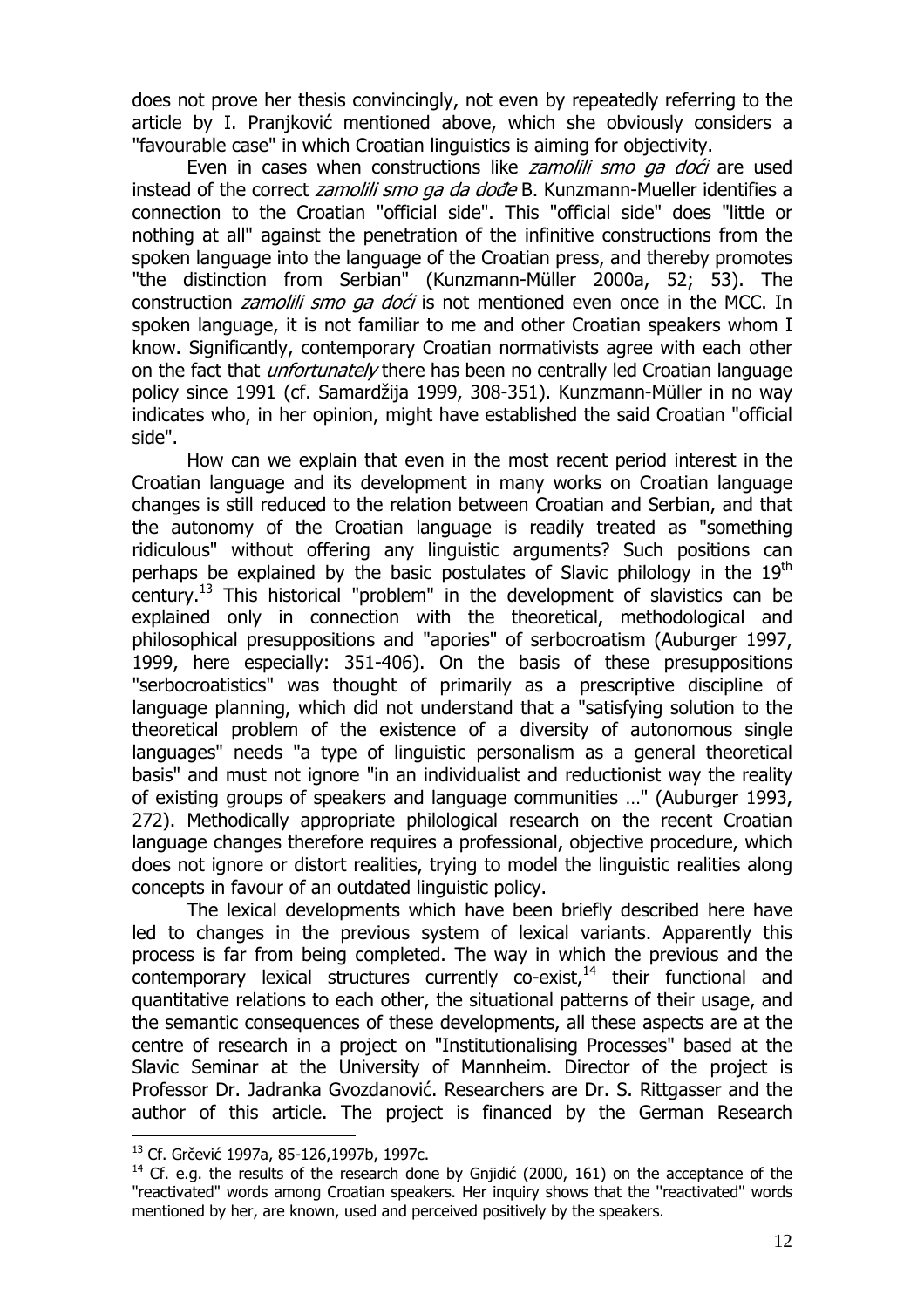Foundation (*Deutsche Forschungsgemeinschaft*) as a subproject of the project "Language Variation as Communicative Practice".

The central part of the investigation is dedicated to the study of the language of contemporary Croatian newspapers and magazines. In addition, the spoken and written Croatian language of native speakers from Croatia and abroad is to be examined. In order to be able to analyse the language of the newspapers systematically J. Gvozdanović assigned me to compile a corpus of newspaper texts which can be searched by computer. This was done before the approval of the project by the German Research Foundation. Thanks to the additional assistance of M. Gazdíková and M. Dragičević during the preparation of the texts it was possible to enlarge the corpus to its present size of approx. 14,000,000 word units. It contains texts from the following publications:

| Večernji list<br>Vjesnik             | February, March, April, May 1999<br>May, June, December 1997 |  |  |  |                                              |  |  |
|--------------------------------------|--------------------------------------------------------------|--|--|--|----------------------------------------------|--|--|
|                                      | December 1998                                                |  |  |  | January, February, March, October, November, |  |  |
| Slobodna Dalmacija June 1999         |                                                              |  |  |  |                                              |  |  |
| Hrvatsko slovo numbers 150-200, 1998 |                                                              |  |  |  |                                              |  |  |

At present, the corpus is being supplemented by texts from *Feral* and from the latest editions (2000/01) of Večernij list, Viesnik and Slobodna Dalmacija. In order to empirically determine the units that are relevant as indicators for language changes in the newspapers and in order to be able to make comparisons beyond the word level the compilation of a second corpus is planned. It will contain texts from Croatian newspapers and magazines of the period before 1991.

===================================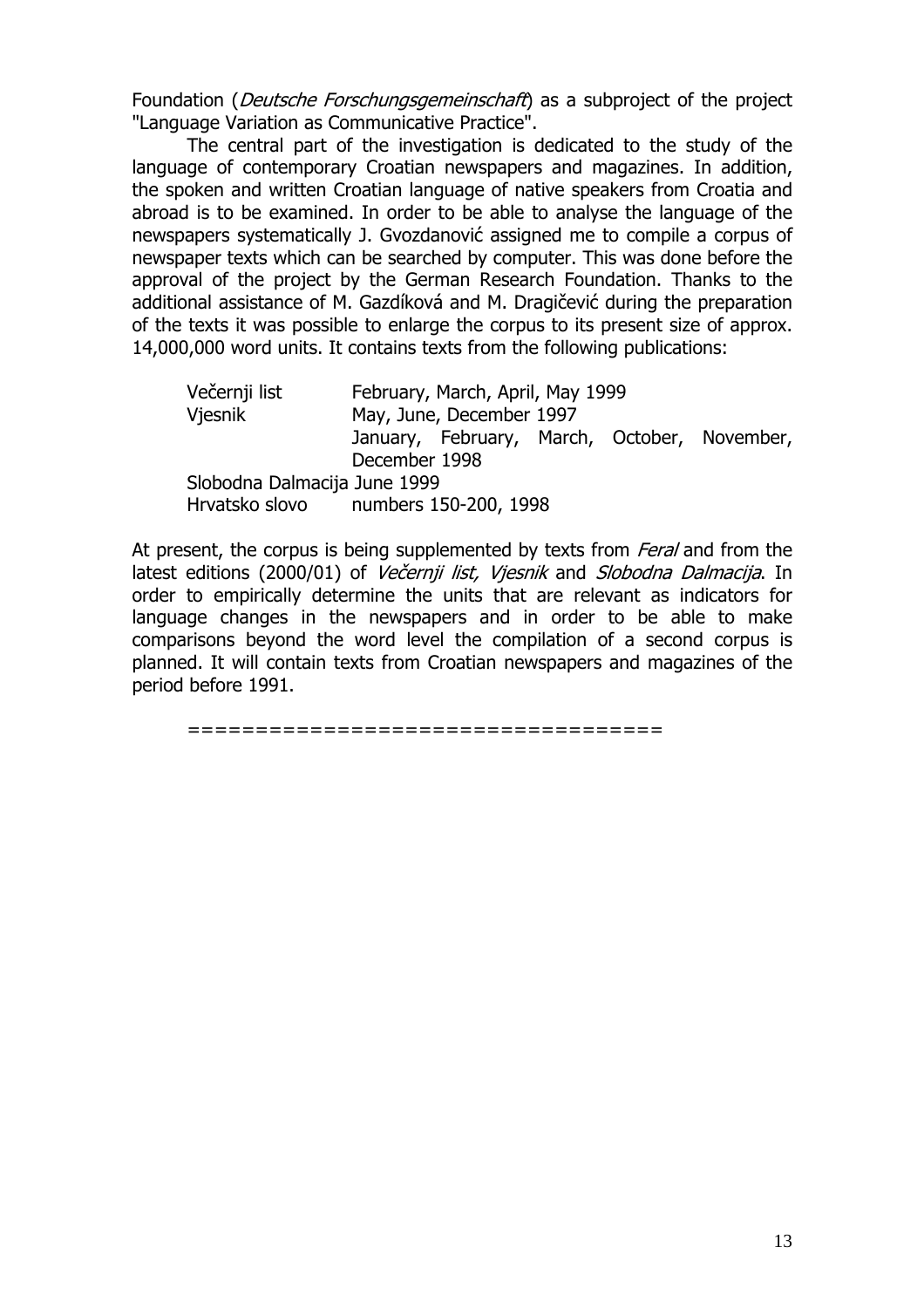Anić 1991 / 1998 Anić, Vladimir: Rječnik hrvatskoga jezika, Zagreb, 1991; 3<sup>th</sup> edition: 1998. ARj Rječnik hrvatskoga ili srpskoga jezika, 23 vol., Zagreb, 1880-1976. Aubuger 1991 Auburger, Leopold: "Entwicklungsprobleme der kroatischen Standardsprache", Natalicia Johanni Schröpfer octogenario a discipulis amicisque oblata - Festschrift für Johannes Schröpfer zum 80. Geburtstag, Ed.: Auburger, L.; Hill, P., München, 1991, 1-31. Auburger 1993 Leopold, Auburger: *Sprachvarianten und ihr Status in den Sprachsystemen*, Philosophische Texte und Studien 36, Hildesheim; Zürich; New York, 1993. Auburger1997 Auburger, Leopold: "Der Status des Kroatischen als Einzelsprache und der Serbokroatismus: ein Lehrstück aus der kontaktlinguistischen Begriffsgeschichte", Neue Forschungsarbeiten zur Kontaktlinguistik. Plurilingua, 19, Ed.: Moelleken, W. W.; Weber, P. J., Bonn, 1997, 21-29. Auburger 1999 Auburger, Leopold: Die kroatische Sprache und der Serbokroatismus, Ulm/Donau, 1999. Babić 1990 Babić, Stjepan: Hrvatski jezik u političkom vrtlogu, Zagreb, 1990. Babić 1995 Babić, Stjepan: Hrvatski jezik jučer i danas, Zagreb, 1995. Barth 1999 Barth, Gregor: "Veränderungsprozesse und -tendenzen im kroatischen Wortschatz", Beiträge der Europäischen Slavistischen Linguistik (Polyslav) 2, Ed.: Böttger, K.; Giger, M.; Wiemer, B., München, 1999, 25-32. Bašić 1994 Bašić, Nataša: " 'Nasilna kroatizacija' ", Jezik, 41, 5, 1994, 157-160. Brodnjak 1991 Brodnjak, Vladimir: Razlikovni rječnik srpskoga i hrvatskoga jezika, Zagreb, 1991. Broz-Iveković 1901 Broz, Ivan; Iveković, F.: Rječnik hrvatskoga jezika, Zagreb, 1901. Brozović 1971 Brozović, Dalibor: "O sadanjem času na kružnici jezičnoga sata", Kritika, 17, 1971., 190-210. Brozović 1997 Brozović, Dalibor: "Stanje i zadatci jezikoslovne kroatistike", Prvi hrvatski slavistički  $kongres$ , 2 vol., Ed.: Damjanović, Stjepan, Zagreb, 1997, 1<sup>th</sup> vol., 9-13. Brozović 1998 Brozović, Dalibor: "Povijesna podloga i jezičnopolitičke i sociolingvističke okolnosti", Hrvatski jezik, Ed.: Lončarić, Mijo, Opole, 1998, 3-34. Croatian National Corpus http://www.hnk.ffzg.hr/ Ćirilov 1989 Ćirilov, Jovan: Hrvatsko-srpski rječnik inačica. Srpsko-hrvatski rečnik varijanti, Beograd, 1989. Filipović 1870 Filipović, Ivan: Neues Wörterbuch der kroatischen und deutschen Sprache, Zagreb, 1870. Gnjidić 2000 Gnjidić, Maja: "Stav govornika hrvatskog standardnog jezika prema oživljenicama", Govor, XVII, 2, 2000, 155-162. Grčević 1997a Grčević, Mario: *Die Entstehung der kroatischen Literatursprache*, Köln; et al., 1997. Grčević 1997b Grčević, Mario: "Zašto slavistika 19. stoljeća nije priznavala postojanje hrvatskoga jezika? Uzroci i posljedice", Jezik, 45, 1, 1997, 3-28.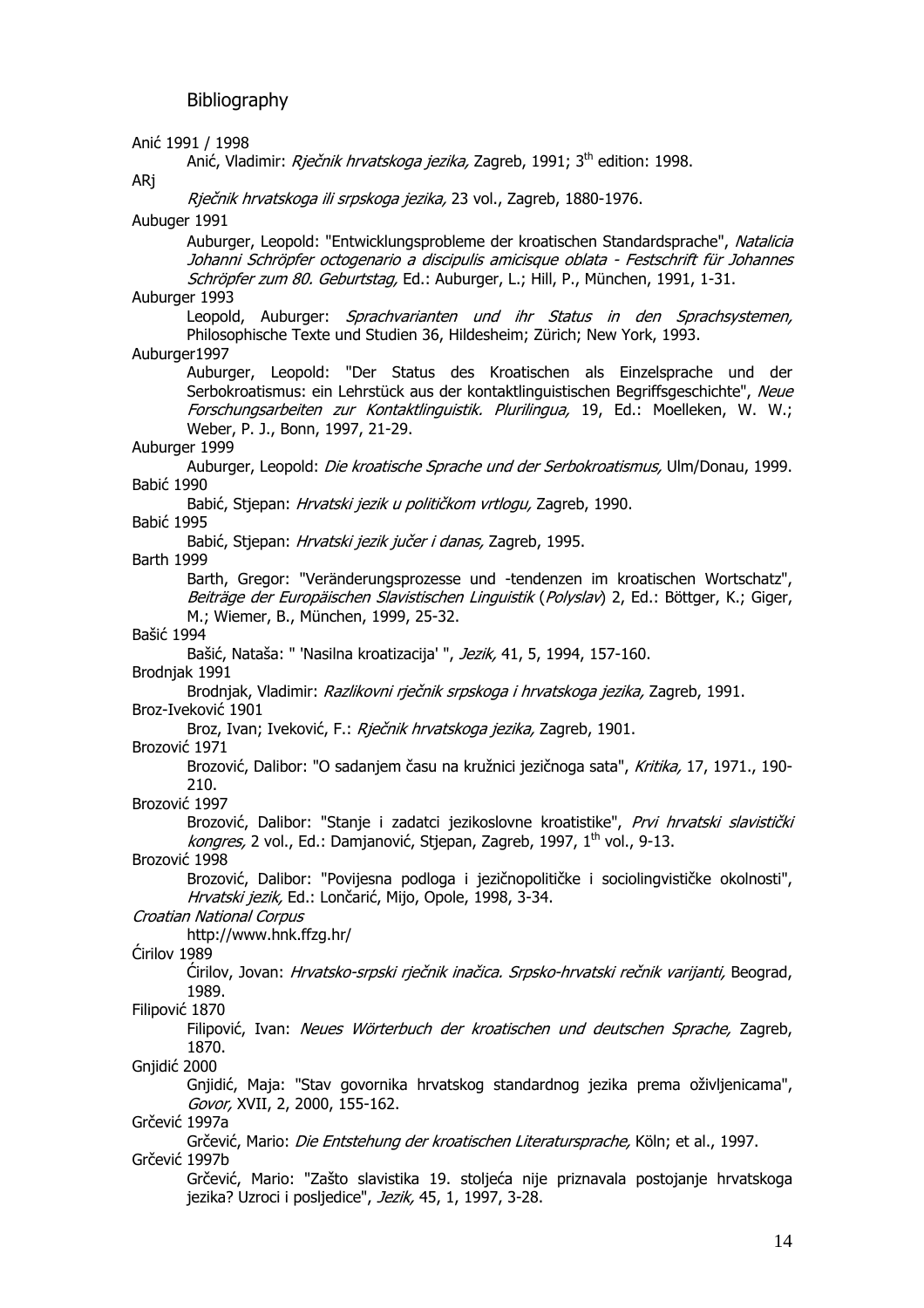Grčević 1997c Grčević, Mario: "Karadžićeva gledišta o hrvatskome jeziku u slavističkome okružju", Jezik, 45, 2, 1997, 41-58. Grubišić 1985 Grubišić, Vinko: "Hrvatski jezik nakon II. svjetskog rata", Hrvatska revija, 35, 2, 1985, 272-286. Gvozdanović 1985 Gvozdanović, Jadranka: Language System and its Change, Berlin, 1985. Gvozdanović 1997 Gvozdanović, Jadranka (Ed.): Language Change and functional Explanations, Berlin; New York, 1997. Katičić 1994 Katičić, Radoslav: "Hrvatski jezik kao pojava određena svojom poviješću", Jezik, 41, 5, 1994, 129-134. Katičić 1997 Katičić, Radoslav: "Hrvatski jezik u svijetu", *Prvi hrvatski slavistički kongres*, 2 vol., Ed.: Damjanović, Stjepan, Zagreb, 1997, 1<sup>th</sup> vol., 23-30. Kirfel 2000 Kirfel, Sabine: "Die kroatische Sprache des Rechts - Kontinuität in der Diskontinuität", Die Sprachen Südosteuropas heute. Umbrüche und Aufbruch, Ed.: Kunzmann-Müller, Barbara, Frankfurt am Main; et al., 2000, 118-136. Klaić 1985 Klaić, Bratoljub: Riečnik stranih riječi, Zagreb, 1985. Kunzmann-Müller 2000a Kunzmann-Müller, Barbara: "Sprachliche Wende und Sprachwandel im Kroatischen/ Serbischen", Die Sprachen Südosteuropas heute. Umbrüche und Aufbruch, Ed.: Kunzmann-Müller, Barbara, Frankfurt am Main; et al., 2000, 42-65. Kunzmann-Müller 2000b Kunzmann-Müller, Barbara: "Sprachlicher Wandel im modernen Kroatischen", Sprachwandel in der Slavia, 2 vol., Ed.: Zybatow, Lew N., Frankfurt am Main; et al., 2000,  $1^{th}$  vol., 129-140. Mamić 1999 Mamić, Mile: Temelji hrvatskoga pravnog nazivlja, Zagreb, 1999. Maretić 1924 Maretić, T.: Hrvatski ili srpski jezični savjetnik, Zagreb, 1924. Moguš 1999 Moguš, Milan; Bratanić, Maja; Tadić, Marko: Hrvatski čestotni rječnik, Zagreb, 1999. Parčić 1901 Parčić, Dragutin: Rječnik hrvatsko-talijanski, Zadar, 1901. Pavešić 1971 Pavešić, Slavko, et al.: Jezični savjetnik s gramatikom, Zagreb, 1971. Pederin 1991 Pederin, Marko: "Neopravdano potisnute riječi", Jezik, 38, 4, 1991, 128. Peti 1994 Peti, Mirko: "Nerazlikovnost razlika", Rasprave Zavoda za jezik, 20, 1994, 245-272. Pranjković 2000 Pranjković, Ivo: "Normative und paranormative Neuerungen in der kroatischen Sprache", Die Sprachen Südosteuropas heute. Umbrüche und Aufbruch, Ed.: Kunzmann-Müller, Barbara, Frankfurt am Main; et al., 2000, 66-74. Samardžija 1993 Samardžija, Marko (Ed.): Jezični purizam u NDH, Zagreb, 1993. Samardžija 1998 Samardžija, Marko: "Leksik", Hrvatski jezik, Ed.: Lončarić, Mijo, Opole, 1998, 133-152. Samardžija 1999 Samardžija, Marko (Ed.): Norme i normiranje hrvatskoga standardnoga jezika, Zagreb, 1999. Samardžija 2000a Samardžija, Marko: "Internationalismen in der kroatischen Sprache - Vergangenheit und aktueller Stand", Die Sprachen Südosteuropas heute. Umbrüche und Aufbruch, Ed.: Kunzmann-Müller, Barbara, Frankfurt am Main; et al., 2000, 75-93.